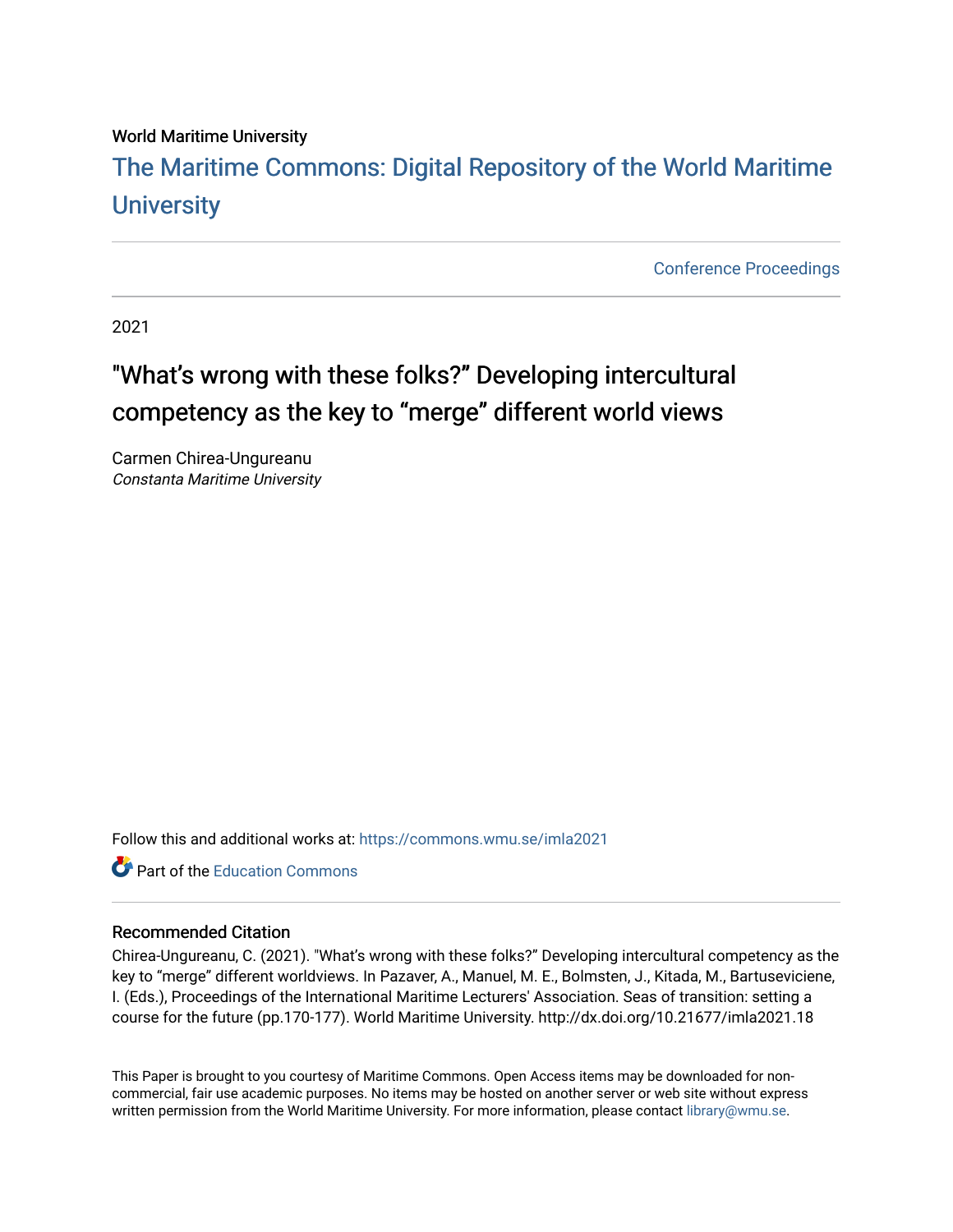http://dx.doi.org/10.21677/imla2021.18

## **"What's wrong with these folks?" Developing intercultural competency as the key to "merge" different world views**

#### **Carmen Chirea-Ungureanu**

Associate Professor, *Constanta Maritime University, Constanta, Romania*, carmen\_chirea@hotmail.com

**Abstract**: The main problem of working in multilingual crew onboard ships is that it is a double-edged sword. While it can boost the number of ideas achieved due to various perspectives coming together to solve a problem, it can also lead to higher levels of conflict other than what may be in conventional crews. If crew members are unable to set aside their differences and communicate effectively, that generates mutual understanding, the solution of bringing together all the most excellent minds in the world will not have the ability to solve that problem. When seafarers with a single cultural perspective on the world happen to come together, they will quickly finish asking themselves: *"What's wrong with these folks?*" When seafarers with intercultural competence come together something surprising happens. The multilingual crew members can help each other to talk about their perceptions. They have the power to present to each other their new ways of thinking. They can work together to solve problems in ways that they have never tried before. *Ultimately, they can "merge" their different worldviews into a "commonly accepted" way of thinking beyond the constraints of everyone's cultural custom.* This paper tries to identify the reasons for developing the ability of seafarers to shift their mindset from national to international, redefining which group they belong to, saying: *I am an international seafar*er **vs.** *I am a Romanian/Finnish/Swedish/Filipino/Indian/..…. seafarer.*

**Keywords**: multilingual crews, effective communication, cultural background, intercultural competency

#### **Introduction**

People *differ* from each other. The way they differ is less clear and is the subject of the study of individual differences. The related question is that of *similarity* because people differ in their similarities to each other as well. Questions about specific groups connected by culture, age, ethnicity, or sex are similar to questions of individual differences. Research in "*Individual Differences"* addresses three broad questions: 1) developing an adequate descriptive taxonomy of how people differ; 2) applying differences in one situation to predict differences in other situations; and 3) testing theoretical explanations of the structure and dynamics of individual differences. *Taxonomic work* has focused on categorizing the infinite ways in which individuals differ in terms of a limited number of latent or unobservable constructs, such as the case of differences in vocabulary in English language (see *Classical Test Theory (CTT*) and *The Pearson Product Moment Correlation Coefficient*) (Kazdin, n.d.)

Although the term *personality* refers to all aspects of a *person's individuality*, typical usage divides the field into studies of *ability* and *personality*. Tests of ability represent the maximal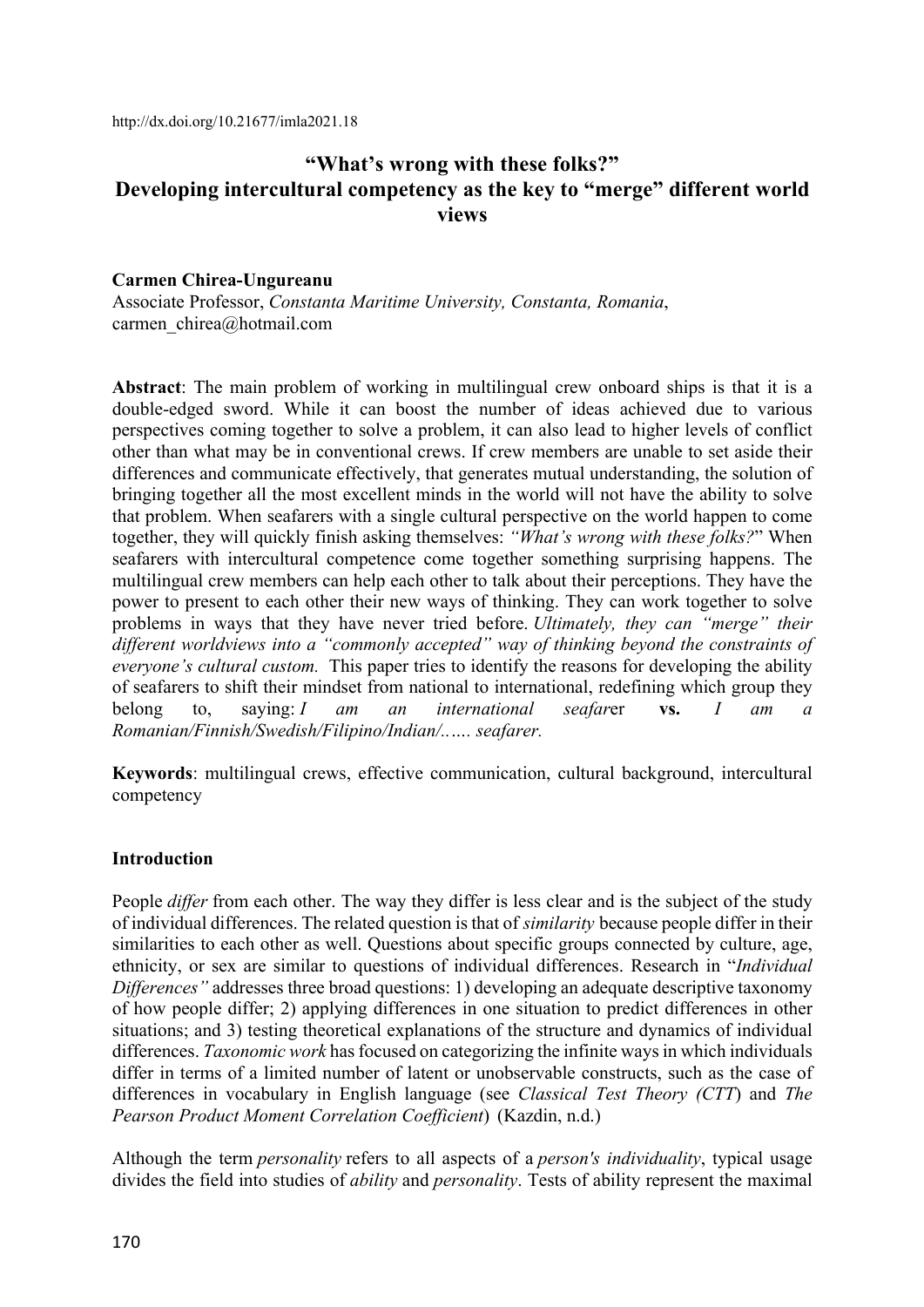performance measures. *Ability* is the best one can do on a specific measure in a limited time (the speed test) or unlimited time (the power test). *Personality* measures are estimates of average performance and typically include reports of preferences and estimates of what one usually does and how one perceives oneself and is perceived by others. Individual differences are significant only to the extent that they make a difference (Brody & Ehrlichman, 1997)

## **Hence…what makes you different?**

It is *personality*, which makes us different from each other. Personality is our unique individuality. It includes how we think, feel and act differently in the same given situation. Our thought process, problem-solving capacity, the way of expressing emotion, behaviour, attitude, each of them generally varies from person to person.

I like to think of a Japanese proverb, because it makes some sense to all these: "*You have three faces. The first face, you show to the world. The second face, you show to your close friends, and your family. The third face, you never show anyone. It is the truest reflection of who you are*".

All the time we try to satisfy some needs of our life: *Survival, Attention, Acceptance, Entertainment, Power*. That is why some people pretend around their boss because they need the job in order to survive. Some people pretend around their peers because they need acceptance. Some people pretend around their parents because they need approval. Some people pretend around other people because they are trying to get attention. Some people might pretend around anyone because they want a certain need to be met etc. For sure, we all play different roles according to our environment …Why am I saying this? We are humans, so we are social beings, and our connections are based on interests and a common ground. Essentially for a group of people to like each other they must water down their personality and interests in order to function in that group.

## **Measuring our cultural competency**

*Cultural competency* describes our ability to interact with people from different cultures and social and economic backgrounds. It measures our ability to effectively work with people who do not share our native language, who celebrate different holidays than we do, who may not share the same beliefs, principles, or lifestyle as we are doing. Nowadays, at the workplace, being *culturally competent* is critical not only to our success but to the success of our organization, as well.

All the definitions of *culture* affect the workplace. Mainly, in the workplace, we blend the cultures of every individual and group to form the organization's culture – and even the teams within this organization. How the individuals and their cultures blend and come together will determine the *culture of the workplace*. The culture of the workplace will affect our success, as well as everyone else in our organization.

In the English language, there are many definitions for the word *culture*, but *culture* might have just one meaning at the workplace. We may refer to the Muslim culture, the Mexican culture, etc., due to the gradual blending of native culture. Cultural *competence* is not something we can learn by working in class and taking a test. More than this, like most diversity issues in the workplace, *cultural competence* requires that we examine our thoughts and feelings and then develop the cross-cultural skills needed to excel in our career and within our organization.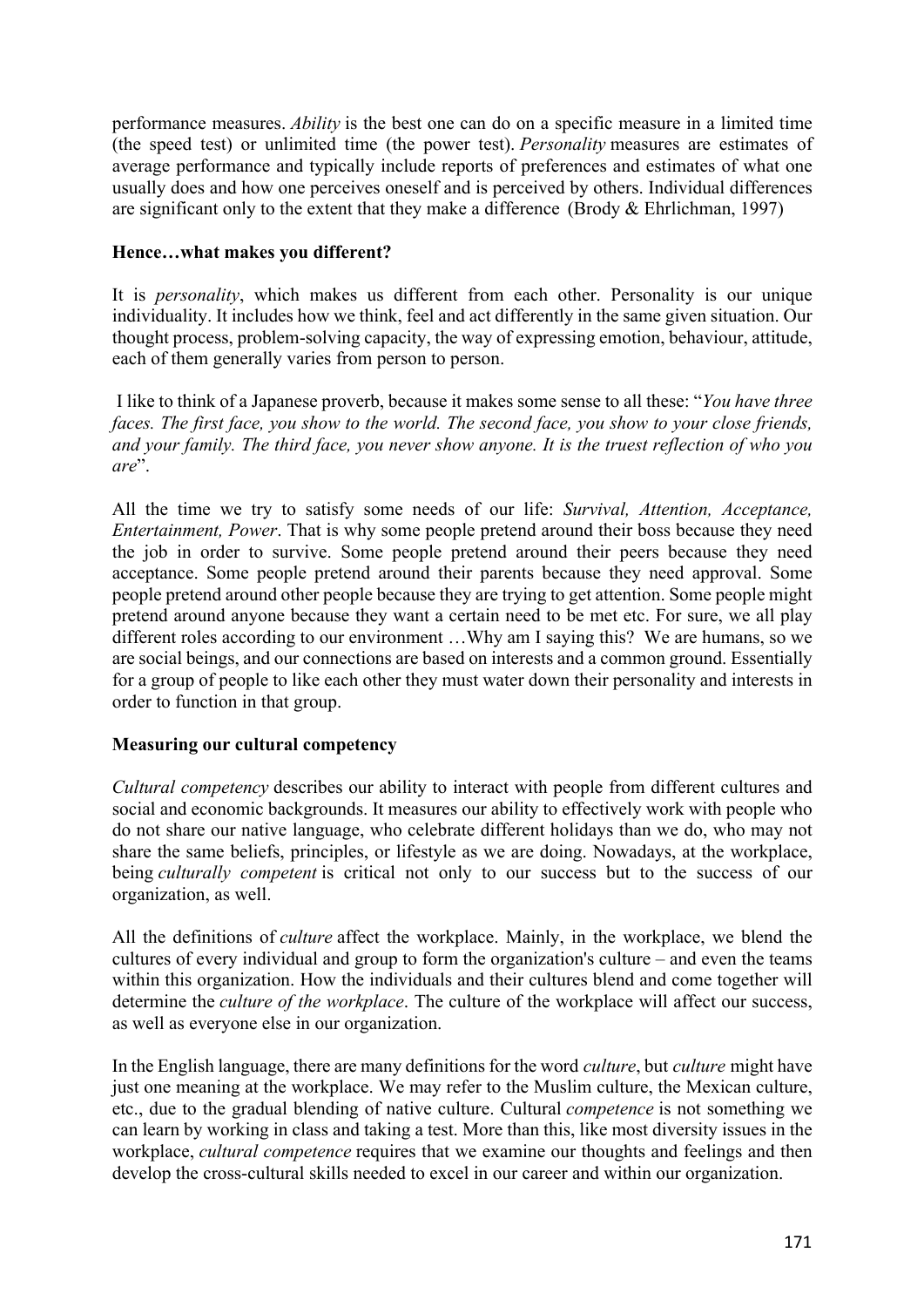Several research works identify four components to *cultural competency*. These four components are **awareness, attitude, knowledge,** and **skills.**

## **In short:**

**Awareness** is our reaction to people who are different from what we are. If someone sees persons from Syria and automatically wonders if they are illegal immigrants, then that is his/her reaction to that group of people. People must be aware of how they react. If needed, they can change their thoughts and reactions to create a more positive culture in their workplace.

**Attitude** examines any cultural biases that we have and our own beliefs about cultural differences. An example is believing that Muslims are wrong and Christians are right. This attitude will affect how people work with mates from Islamic cultures.

**Knowledge** is related to the beliefs and values regarding equality that may affect our behaviors. It is demonstrated that those who hold prejudices display behaviors that reveal their prejudices. However, someone may be unaware they are displaying these behaviors. For example, a captain must entrust the seal of the bonded stores to a crewmember. Rather than choosing the person who used to take care and control them most often, let us say a European, he chooses another crewmember, who is Indian, instead.

Communication is the most critical skill we can have in the workplace since this is the primary way we interact with our colleagues or how crew members belonging to the bridge work together with their mates in the engine room department onboard ship. It includes verbal and non-verbal communication and knowing how these tend to vary from culture to culture. Skills require working on and perfecting our cultural competence.

We must take the time to reflect on our awareness, attitude, and knowledge. We must be honest with our inner self, and we must not feel bad for any biases or prejudices we may harbor. These are human nature features. Prejudices and biases are instilled in us based on our background and experiences. What is essential is acknowledging them so that they can be overcome.

## **Language versus culture: does language change culture or does culture change language?**

There is much exciting research on the interaction between language and culture, and it can often be challenging to tease them apart. Language and culture are intimately related. Language and culture change together. We pass on our culture through our language, and our language guides us to determine our culture. Our culture and our language, to some extent, determine possible changes in both. Frequently, people of one culture think that people of another culture are strange because they do not and cannot conceive the conceivable aspects of their culture with their language.

Language and culture are systems that reinforce each other and exclude something they cannot conceive. After all, their language does not allow them to think of those things because their culture does not contain them. International students frequently have a difficult time learning the language of another culture without living in that culture. To be bilingual in the truest sense of the word requires a learner to be bicultural. *To be, or not to be, that is the question!1*

## **Quality of nationality index. Rank and how**

<sup>1</sup> William Shakespeare, *Prince Hamlet*, Act 3, Scene 1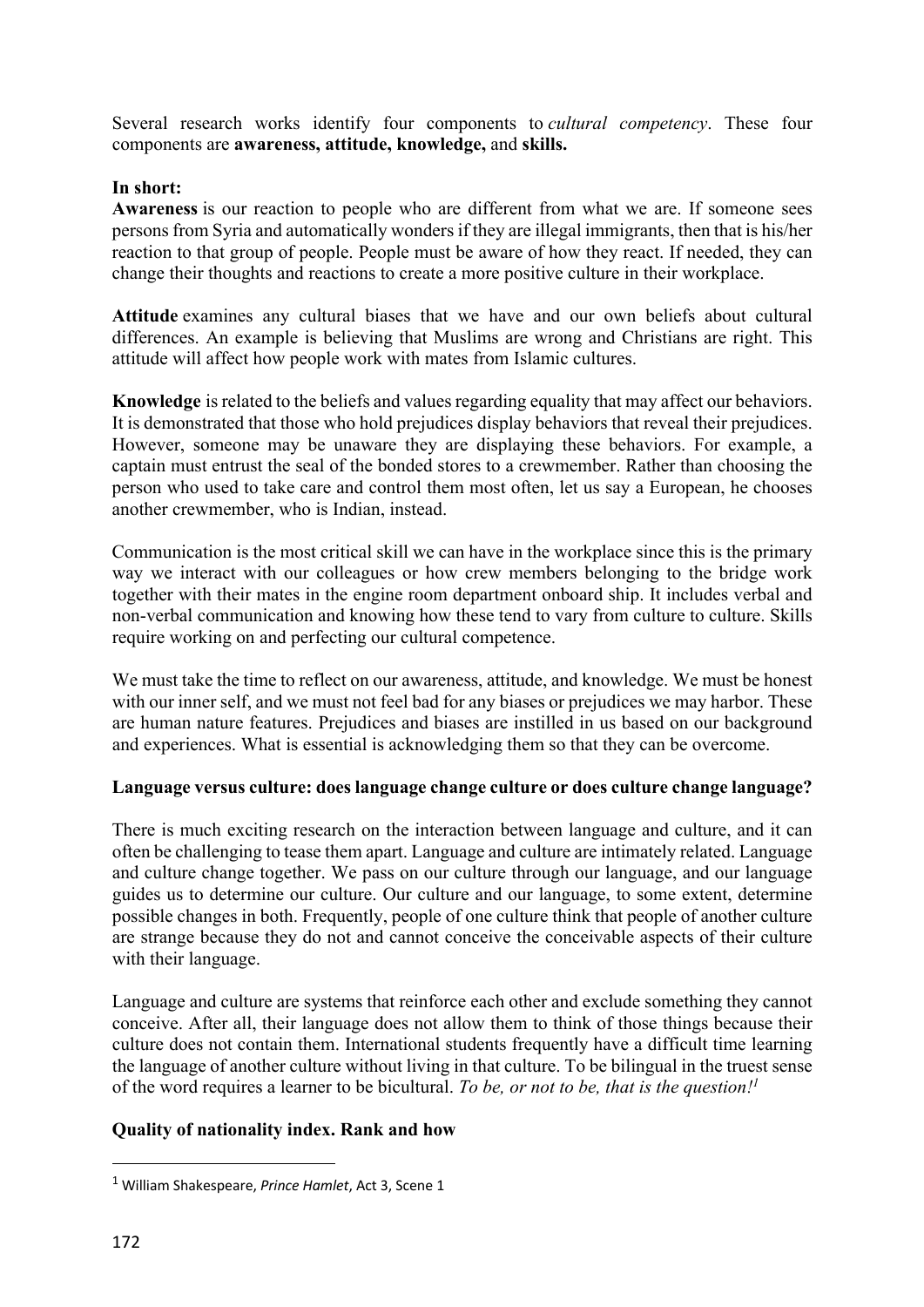Everybody has nationality in one or more states. States differ significantly: Russia is huge, while Swaziland is tiny; Luxembourg is rich, and Mongolia is less rich. Just like states, nationalities themselves differ too. The fundamental premise of the QNI (Quality of Nationality Index) is that it can compare the relative worth of nationalities — as opposed to, simply, countries. The QNI, therefore, provides a comprehensive ranking of the quality of nationalities worldwide. To ensure a high level of reliability, the creators made a moral choice not to make it a perception-based index. A variety of quantifiable data is used instead to assess the opportunities and limitations that our nationalities impose on us. For that purpose, the QNI measures both the internal value of nationality, related to the quality of life and opportunities for individual development within the home country, and the external value of nationality, which classify the diversity and quality of events that our nationality allows us to seek outside our home country (where the majority of the holders of the nationality have the absolute right to reside) (Brody & Ehrlichman, 1997). The Henley & Partners – Kucherov Quality of Nationality Index (QNI) explained the methodology of what they rank and how by choosing France, Somalia, Sweden, Iraq, New Zealand, Tajikistan, South Africa, and El Salvador:



#### *Figure 1*: Human development: France and Somalia

Reproduced from Quality of Nationality Index (2018). How does it work? The QNI in a nutshell. https://www.nationalityindex.com/methodology

Internally, the QNI looks at how successful a country is in terms of human development, economic prosperity, and peace and stability. It is better to have the nationality of a country whose citizens have long life expectancy, a good schooling system, and a high level of prosperity — such as France or New Zealand — than that of a country that offers lower levels of security, schooling, and healthcare to its nationals — such as South Sudan or El Salvador.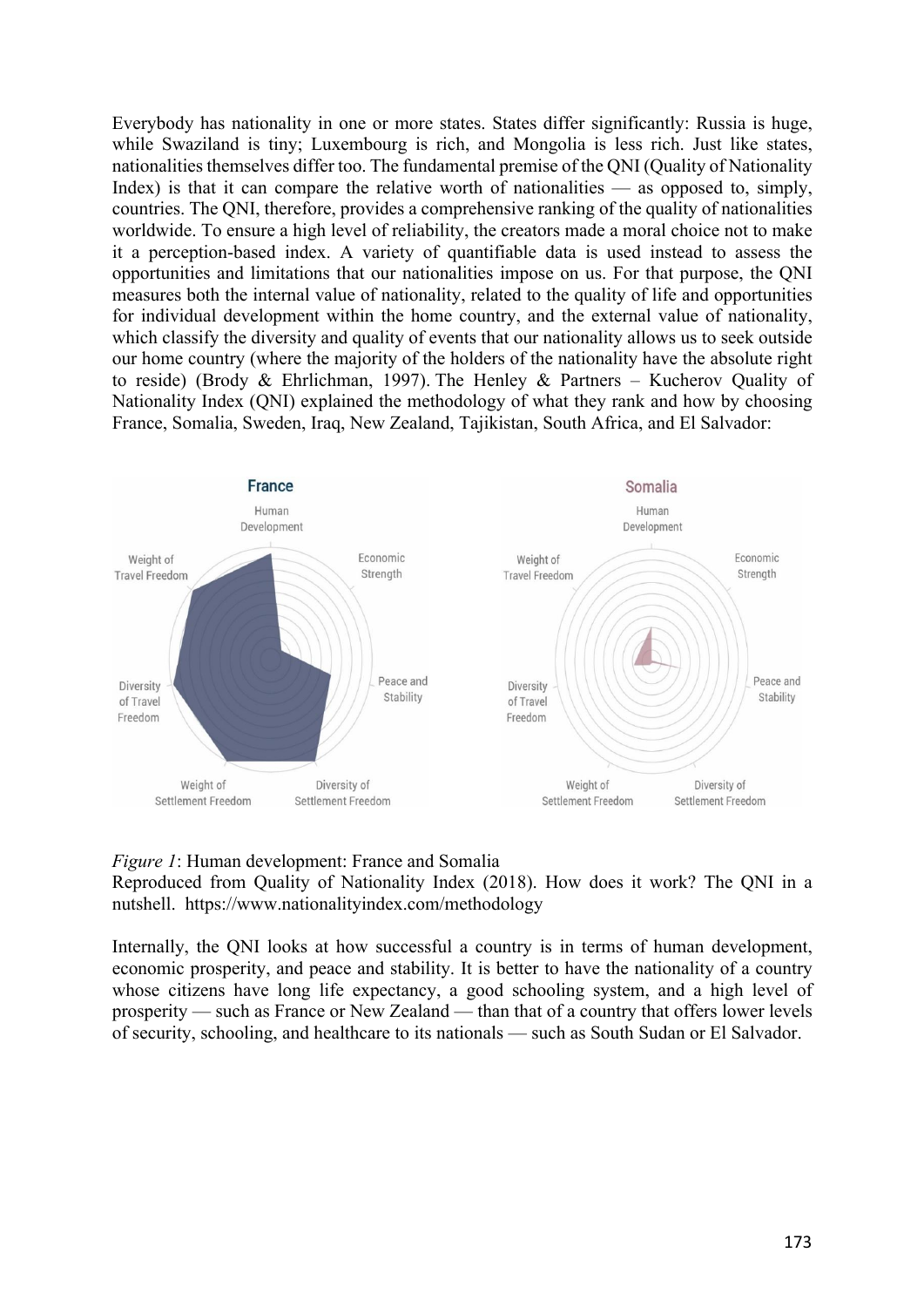

## Figure 2: Human development: Sweden and New Zealand

Reproduced from Quality of Nationality Index. (2018). How does it work? The QNI in a nutshell. https://www.nationalityindex.com/methodology

Updating this index annually will make sure that an up-to-date picture of the quality of world nationalities is readily available at any moment in time, illuminating medium- to long-term trends in nationalities' development.



*Figure 3*: Internal and External Factors

Reproduced from Quality of Nationality Index. (2018). How does it work? The QNI in a nutshell. https://www.nationalityindex.com/methodology

People differ within any given nation or culture more significantly than differences between groups. Education, social standing, religion, personality, belief structure, experience, affection shown at home, and other factors will influence human behavior and culture.

Are some people *better* than others? You might wonder what kind of a question that is. On the one hand, there is no controversy—some people are more intelligent than others, some are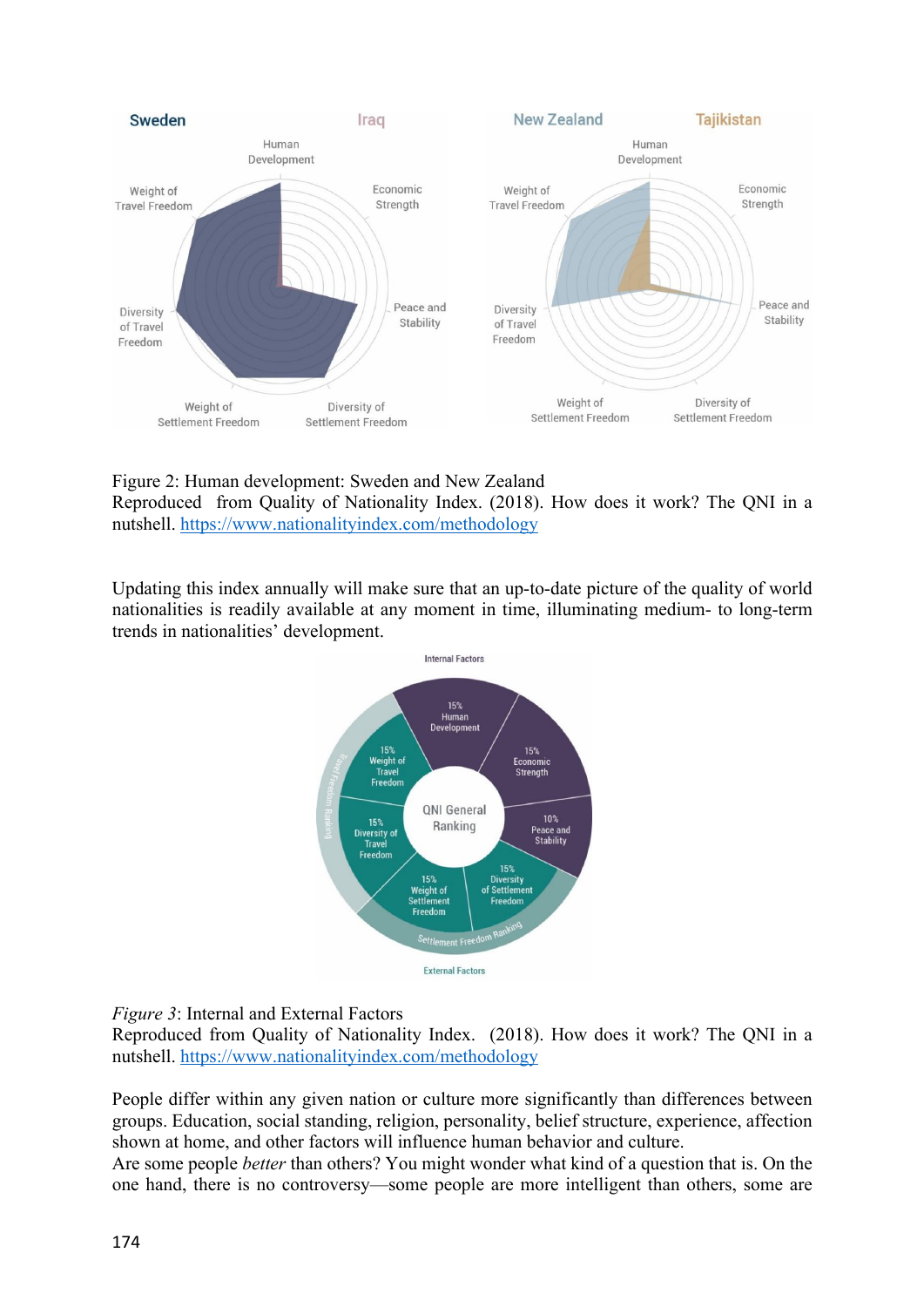much more creative, some are stronger or faster, and some are kinder or more virtuous. So, if that is all we are asking, the answer is obvious. In certain respects, and domains, some people are *better* than others. However, if we ask whether some people are just better human beings in general, it becomes much harder to answer the question.

## **I am an international seafarer! Communication skills and cultural awareness onboard ship**

The sea has always been a challenging and hazardous friend to humankind despite its all benefits. The ships today are technologically advanced and highly reliable. But the maritime casualties rate is still high. Why? Because the maritime system is a people system. "*Communication within the maritime industry in general and at sea, in particular, requires a high level of competency and that is axiomatic*" (Brody & Ehrlichman, 1997). Not only communication but cross-culture communication is very important in the shipping industry. "*The safe operation of vessels depends on effective and efficient maritime communication, which requires seafarers to communicate linguistically, cross-culturally, and interpersonally*" (Cole, 2005). The fact that ships' crews are multinational, and multilingual needs no emphasis, but the fact that English language is not the native language of many seafarers needs reiteration. Accident reports frequently cite poor communications as a contributory factor. "*We, therefore, need to actively encourage higher levels of English language competency through effective language education and training, which closely reflects the practical communication skills required by the shipping industry. The key to this being spoken fluency and proficiency in Maritime English through using it in practice* (Eysenck, & Eysenck, 1985).

MET institutions train seafarers and keep pace with the developing technologies but developing onboard cultural and communication skills training can be more fruitful. All stakeholders in the maritime domain must join hands to eliminate accidents occurring due to human factors through comprehensive training by creating joint ventures. Institutions need financial and technical support to keep pace with the advancement in technologies. Seafarers should adhere to quality training. But there is a gap in the training MET institution curriculum and ship technology. Ships are built by the most advanced countries using high techs, like Japan, Korea, Europe, and China, but sometimes the seafarers are from underdeveloped countries. Their technology is rarely transferred to the MET institutions. Syllabi take a lot of time to harmonize with the pace of technology.

Therefore, if crew members are unable to set aside their differences and communicate in an effective way that generates mutual understanding, the solution of bringing together all the most excellent minds in the world simply will not have the ability to solve that problem. When seafarers with a single cultural perspective on the world happen to come together, they will easily finish asking themselves: *"What's wrong with these folks?"* Diverse true stories demonstrate that the problem arises when the crew members lack intercultural competency. When seafarers with intercultural competence come together something surprising happens. The multilingual crew members can help each other to talk about their perceptions. They have the power to present to each other their new ways of thinking. They can work together to solve problems in ways that they have never tried before. Ultimately, they can "merge" their different worldviews into a "commonly accepted" way of thinking beyond the constraints of everyone's cultural custom.

#### **Conclusion and recommendations**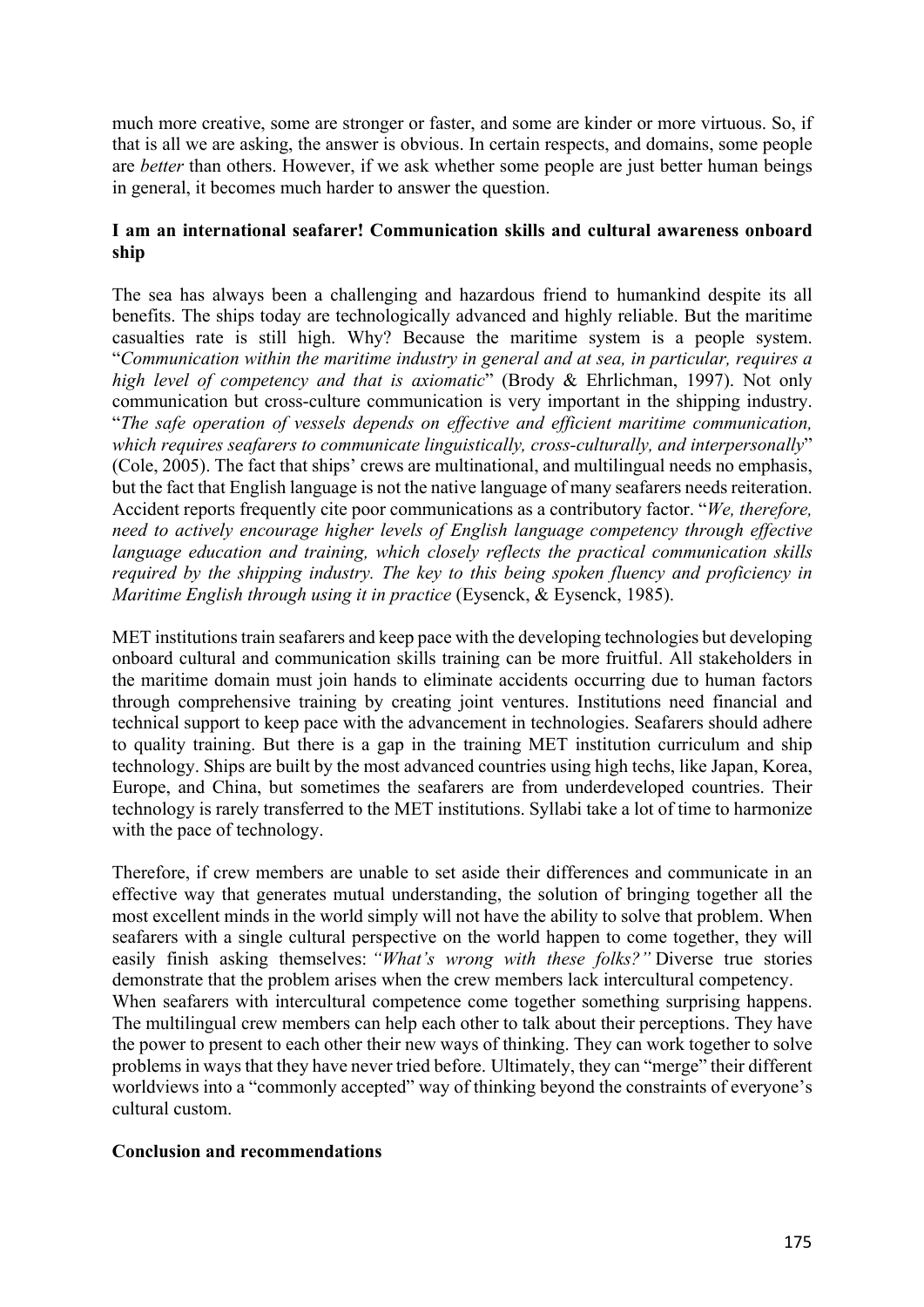*"Life is a team effort. No one gets very far alone" [and] "this planet is a crowded place, and the only way we are going to survive is to learn to get along with one another"* (Iaccoca, 2007). Shipping industry is a globalized world. It has an indispensable role in the world trade and economy. There is no doubt that without shipping, the world will freeze and starve. We can imagine the role of shipping in world trade, but ships can only sail with trained seafarers onboard. Connected with other global issues, culture and language barriers foreground another life-sized issue. There are a lot of civilizations, cultures, languages, and dialects in the world. Religions have great influence on individuals and societies. Every individual thinks, and acts in his/her own way and manner. We share the same goal and aim of safer shipping and cleaner oceans, but we cannot fix these without sharing the only way that is to dignify and respect each one's belief, culture, language, and religion. In this context, there are some words often used: *harmonization, unity in diversity, tolerance, understanding*, but they cannot be applied easily for description of life and work on board ship. It is not easy unless we have strong beliefs that a Filipino, Indian or Pakistani seafarer has the same feelings, beliefs and values as the shipowner or CEO of the shipping company. It is difficult to change one's culture, values, ethics, and beliefs. What we can do from our position as teachers, trainers, or employers is simply making aware of our seafarers about knowing and respecting each other's cultures and values. In short, we can design the way to this '*mutual understanding'*. For years, we have struggled to harmonize and improve upon training standards in the form of STCW, legislation, model courses and instructions by IMO and other related organizations. A lot has been done to improve upon the communication skills and cultural awareness. but still, it is not enough. The seafarers' training is not the sole responsibility of MET institutions. Every stakeholder like IMO, shipping companies, ship-owners, flag states, port authorities, manning agents, and seafarers themselves are responsible. So, shifting of seafarers training responsibility from one shoulder to the other will not serve the purpose. Everyone should equally share this responsibility.

1. IMO needs to embark on a comprehensive model course on "Developing communication skills and cultural awareness onboard ship".

2. *International* Regulation of Education is required to include *Developing communication skills and cultural awareness onboard ship* issues in the curriculum of every MET institution. It should be made part of STCW, introducing a distinct table of competence.

3. It is mandatory for MET institutions to tailor this course according to the requirements of their seafarers.

4. Shipping companies should be involved in the development of this course considering the multilingual crew they employ on board ship.

5. Manning agents should have a pre-sea joining training for the seafarers. They should provide instructions and first-hand information to fresh- joining seafarers about the crew they will work with.

A recent graduate seafarer without any multicultural training, when he/she joins a ship with twenty-five people speaking twelve different languages, he/she will be in a very awkward situation. At this point of time one can realize that either he/she chose the wrong profession, or his/her communication skills and cultural awareness were not addressed properly by the MET institution. Can this be avoided? Maybe, maybe not.

*" Now it matters not to waste time but to begin to adapt, update or newly develop the curricula of Maritime English courses, the teaching materials and assessment tools in order to embrace the new or amended requirements set out in the Convention..[…] All this is no easy task but necessary not only to satisfy the new provisions but also to simply benefit our students by*